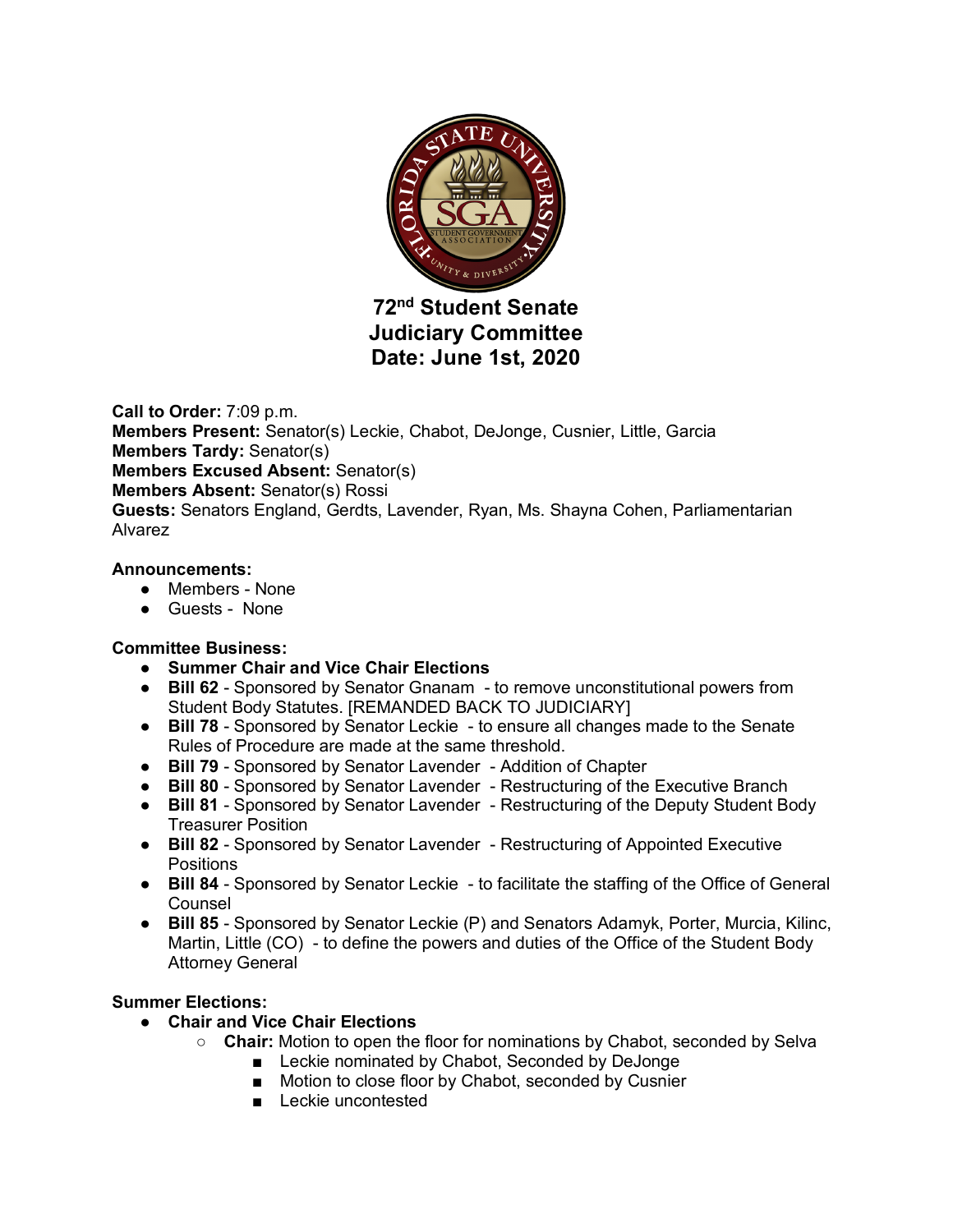- **Vice Chair:** Motion to open the floor for nominations by Chabot, seconded by Little
	- Chabot is nominated by Little, seconded by DeJonge
	- Motion to close the floor by Garcia, Seconded by Cusnier
	- Chabot uncontested

# **Old Business:**

- **Bill 62** Sponsored by Senator Gnanam to remove unconstitutional powers from Student Body Statutes. [REMANDED BACK TO JUDICIARY]
	- Opening Statement
		- Gnanam: This bill removes powers held by HLSU, VSU, and Pride that allows them to veto statute changes to there agencies. This power is technically unconstitutional. We need to communicate with the agencies but the powers are still unconstitutional. We were waiting for a supreme court opinion but we don't know when the Supreme court will meet again.
	- Technical, Non-Debatable
		- None
	- Senator Little moves to enter Round Table Discussion
	- Senator Cusnier seconds
	- Round Table
		- Chabot: They have already checked with VSU and Pride and they are ok with this bill. It was remanded back to Judiciary because HLSU was against this bill but it is still unconstitutional
		- Motion for non-senator to speak by Cusnier, seconded by Garcia
		- Gerdts: I originally voted in favor of this bill. No matter how much they want to retain this power, they can't. Passing this now would prevent the other way this power would be stripped in the future, through court proceedings and ultimately a reproposal of something very similar to this bill. This bill brings us in line with the constitution. We should fix this now instead of wait for the future. It promotes communication with HLSU. This power is not extended to all agencies, which is unfair. Fixing this issue now to alleviate this issue later.
	- Senator Cusnier moves to call the question
	- Senator Little seconds
	- Closing
		- Gnanam: Thank you.
	- Vote
		- Y 5(DeJonge, Cusnier, Little, Chabot, Garcia), N 0, Abstain 0
	- Bill **RESULT:**

# ■ **PASSED 5-0-0**

# **New Business:**

- **Bill 78** Sponsored by Senator Leckie to ensure all changes made to the Senate Rules of Procedure are made at the same threshold.
	- Bill **RESULT:**

# ■ **WITHDRAWN**

- **Bill 79** Sponsored by Senator Lavender Addition of Chapter
	- Opening Statement
		- Lavender: A lot these bills are updating statutes with changes to the executive branch that reflect changes they want to or have already made
	- Technical, Non-Debatable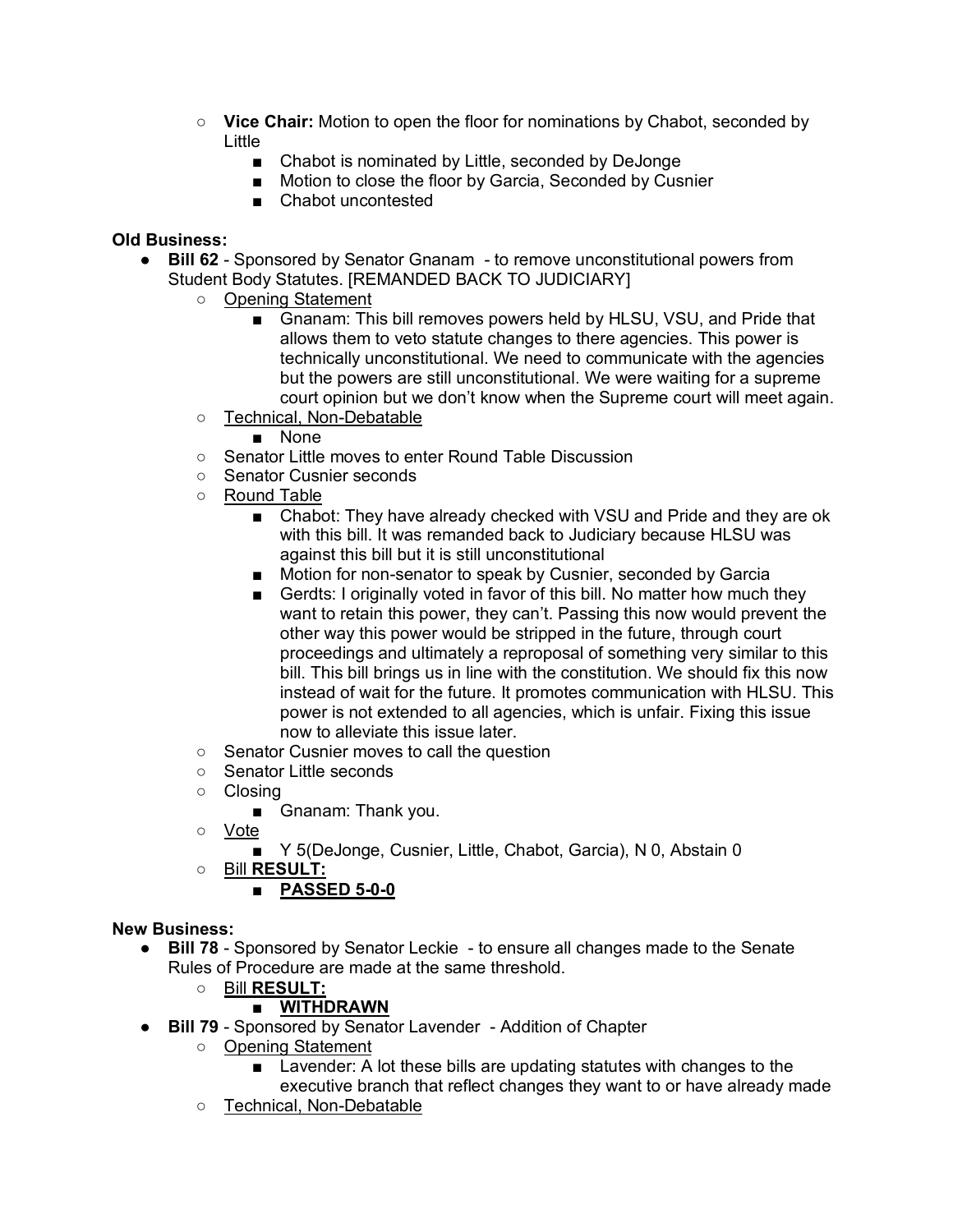- None
- Senator Cusnier moves to enter Round Table Discussion
- Senator Garcia seconds
- Round Table
	- Motion to removed Ready and add England as a primary sponsor by Cusnier, seconded by Garcia
		- Sponsor finds it friendly
	- Cusnier: Should we keep the bills separate or combine them?
	- Lavender: I told to keep them separate but I am open to combining them if it is easier
	- Little: They deal with different statutes so that is probably why
- Senator Cusnier moves to call the question
- Senator Little seconds
- Closing: thank you for clarification
- Vote
	- Y (Dejonge, Little, Cusnier, Garcia, Chabot), N 0, Abstain 0
- Bill **RESULT**
	- **PASSED 5-0-0**
- **Bill 80** Sponsored by Senator Lavender Restructuring of the Executive Branch
	- Opening Statement
		- Lavender: This bill is adding a little clarification to the role of VP. It is adding some language of coordination between Student Body President, Treasurer, and cabinet to the role of VP, feedback and advice, and making the VP a vehicle of communication throughout the executive branch
	- Technical, Non-Debatable
		- None
	- Senator Cusnier moves to enter Round Table Discussion
	- Senator DeJonge seconds
	- Round Table
		- Motion to remove Ready and add England as a primary sponsor by Little, seconded by Garcia
			- Sponsor finds it friendly
		- Garcia: How would the VP receive feedback?
		- Lavender: From my understanding, weekly and bi-weekly meetings. I'm not entirely sure
		- Cusnier: Point of clarification. There is stuff being added under the president's role as well
	- Senator Cusnier moves to call the question
	- Senator Little seconds
	- Closing: Thank you
	- Vote
		- Y 5(DeJonge, Little, Cusnier, Garcia, Chabot), N 0, Abstain 0
	- Bill **RESULT 5-0-0**

# ■ **Bill Reconsidered and Tabled**

- **Bill 81** Sponsored by Senator Lavender Restructuring of the Deputy Student Body Treasurer Position
	- Opening Statement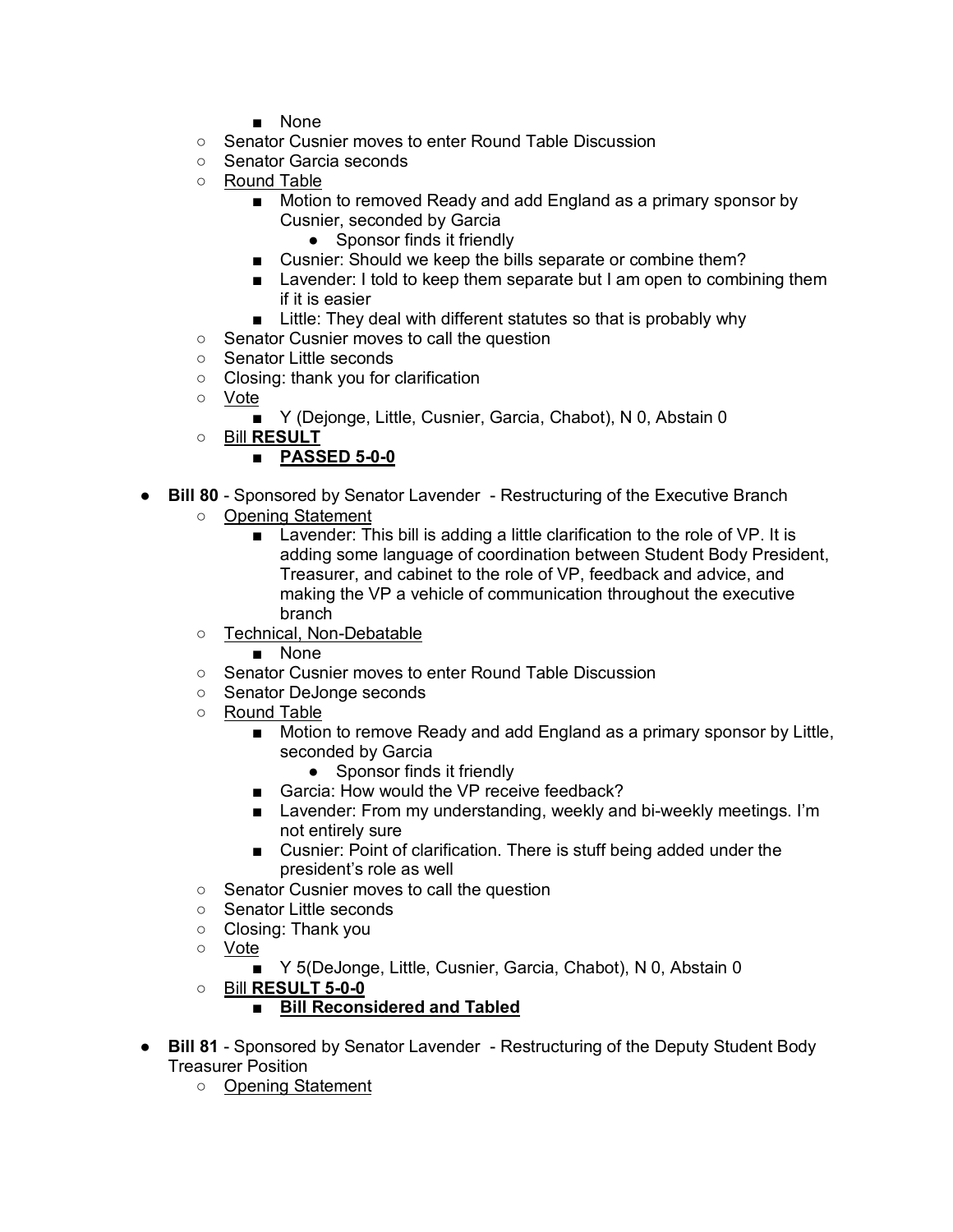- Lavender: This Bill outlines the deputy treasurer role. Originally it said that the deputy treasurer could step in for treasurer this is not allowed. The role is appointed by the cabinet, which has not been done for years. It brings statutes in line with what is done today.
- Technical, Non-Debatable
	- None
- Senator Cusnier moves to enter Round Table Discussion
- Senator DeJonge seconds
- Round Table
	- Motion to removed Ready and add England as a primary sponsor by Cusnier, seconded by Garcia.
		- Sponsor finds it friendly
	- Cusnier moves to change the "and" in 300.5 to "an", seconded by DeJonge
		- Sponsor finds it friendly
- Senator Little moves to call the question
- Senator Cusnier seconds
- Closing: Thank you and I appreciate you looking at this bill
- Vote
	- Y 5(DeJonge, Little, Cusnier, Garcia, Chabot), N 0, Abstain 0
- Bill **RESULT 5-0-0**

# ■ **Bill Reconsidered and Tabled**

- **Bill 82** Sponsored by Senator Lavender Restructuring of Appointed Executive **Positions** 
	- Opening Statement
		- Lavender: This bill outlines the roles of the chief of staff, the deputy chief of staff, and the press secretary (changed the structure, now reports to the chief of staff). Clarifies membership (working internally and making sure positions are posted and filled). Outlines the role of the director of cabinet affairs.
	- Technical, Non-Debatable
		- None
	- Senator Little moves to enter Round Table Discussion
	- Senator Cusnier seconds
	- Round Table
		- Motion to removed Ready and add England as a primary sponsor by Cusnier, seconded by DeJonge.
			- Sponsor finds it friendly
		- Motion amend 301.1 from "governmental" to "government" by Cusnier, seconded by Dejonge
			- Sponsor finds it friendly
		- Garcia: Is Director of Cabinet Affairs a new position?
		- Lavender: Yes. It is an additional role.
		- Garcia: Will this be effective this term?
		- Lavender: yes
		- Garcia: this position is to help the president?
		- Lavender: Yes. We realized that chief of staff was a very large role so we broke it down into two roles to ensure efficiency.
		- DeJonge: How is this person chosen?
		- Lavender: Appointed by the president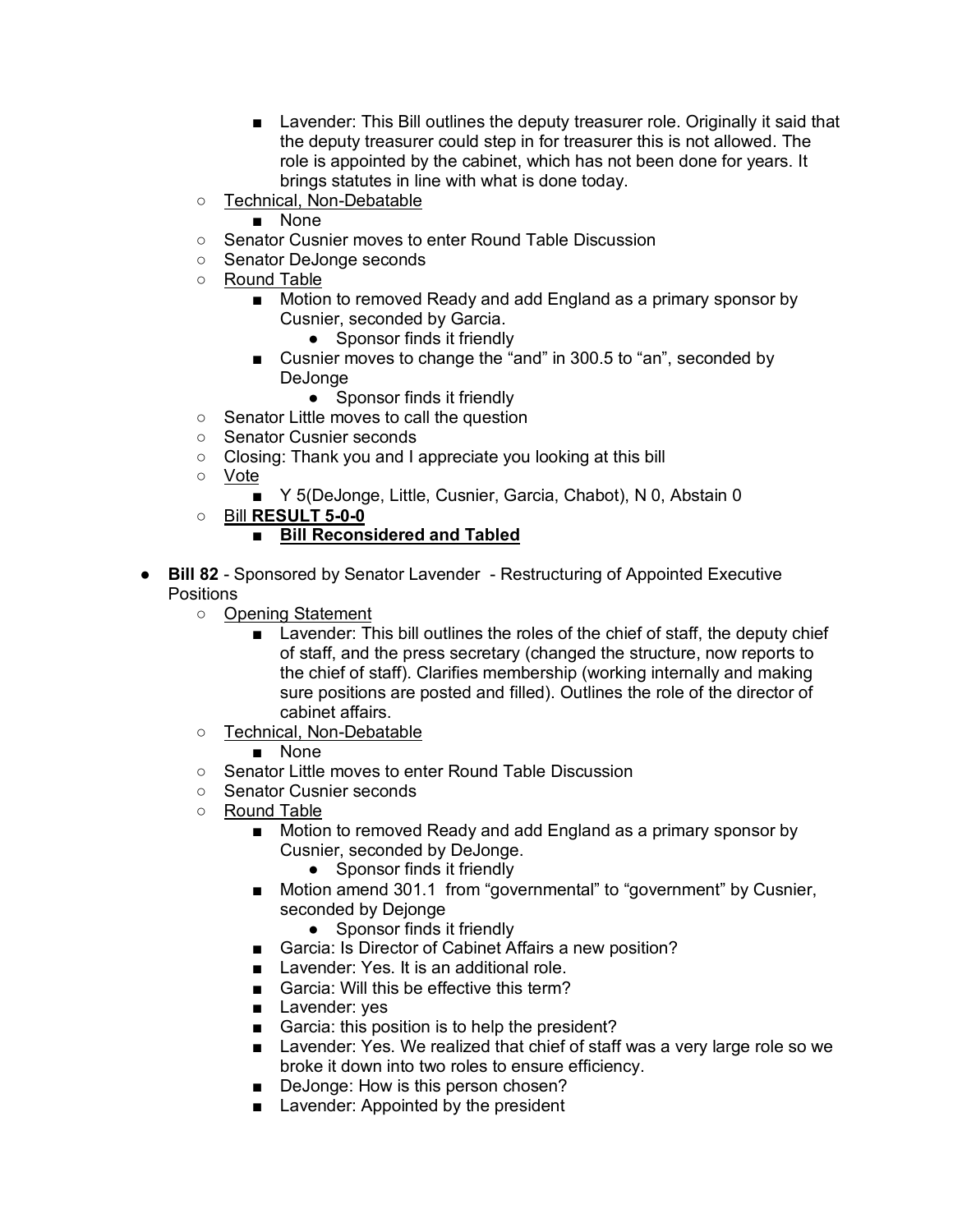- Senator Cusnier moves to call the question
- Senator DeJonge seconds
- Closing:
	- Lavender: Thank you and I am excited to see what is done with these new roles, especially during COVID.
	- England: Great bill! I like how each executive branch makes it its own thing and crafts it to make it great for this year.
- Vote
	- Y 5(DeJonge, Little, Cusnier, Garcia, Chabot), N 0, Abstain 0
- Bill **RESULT 5-0-0**

# ■ **Bill Reconsidered and Tabled**

- **Bill 84** Sponsored by Senator Leckie to facilitate the staffing of the Office of General Counsel
	- Opening Statement
		- Leckie: Right now general counsel appointed by Chief Justice. This bill changes this power to the Student Body President and allows undergrads to take this position as well. The job should be open to all as it deals with statutes and not real law. It still has to be confirmed by Senate so there are checks on this power.
	- Technical, Non-Debatable
		- Garcia: What is the job of the general counsel?
		- Leckie: They are a person or group that an RSO or student can go to that falls under SGA and can apply to have representation in SGA court cases.
		- Garcia: Why are there no term limits?
		- Leckie: I don't know but I would be open to adding those in a separate bills?
		- Garcia: What's the difference between doing that now and in a separate bill?
		- Leckie: We should talk to people before changing it and get opinions. It gives us time to ask questions.
		- Cusnier: Would the position have requirements such as taking courses?
		- Leckie: We have responsibility in senate to make sure the candidate is qualified. If we confirm someone they should know the job and what it entails.
	- Senator Little moves to enter Round Table Discussion
	- Senator Dejonge seconds
	- Round Table
		- Garcia motion to non-committee member speak, Leckie second
		- Ryan: This is a good idea. Vacancy is a big issue and this is high priority. However, I have some worries. First, taking away power from Chief Justice (General Counsel is part of the judiciary branch, if we move it over and there is an investigation of the executive branch, that is a conflict of interest). I have some amendments to propose.
		- Leckie: Checks and balances are important. The original reason I moved this power to the Student Body President is that the Chief Justice isn't good at appointing people to things. The General Counsel is kind of like the public defender position, it doesn't yield a lot of constitutional power. The main point is to get more appointments.
		- Ryan: Sent amendments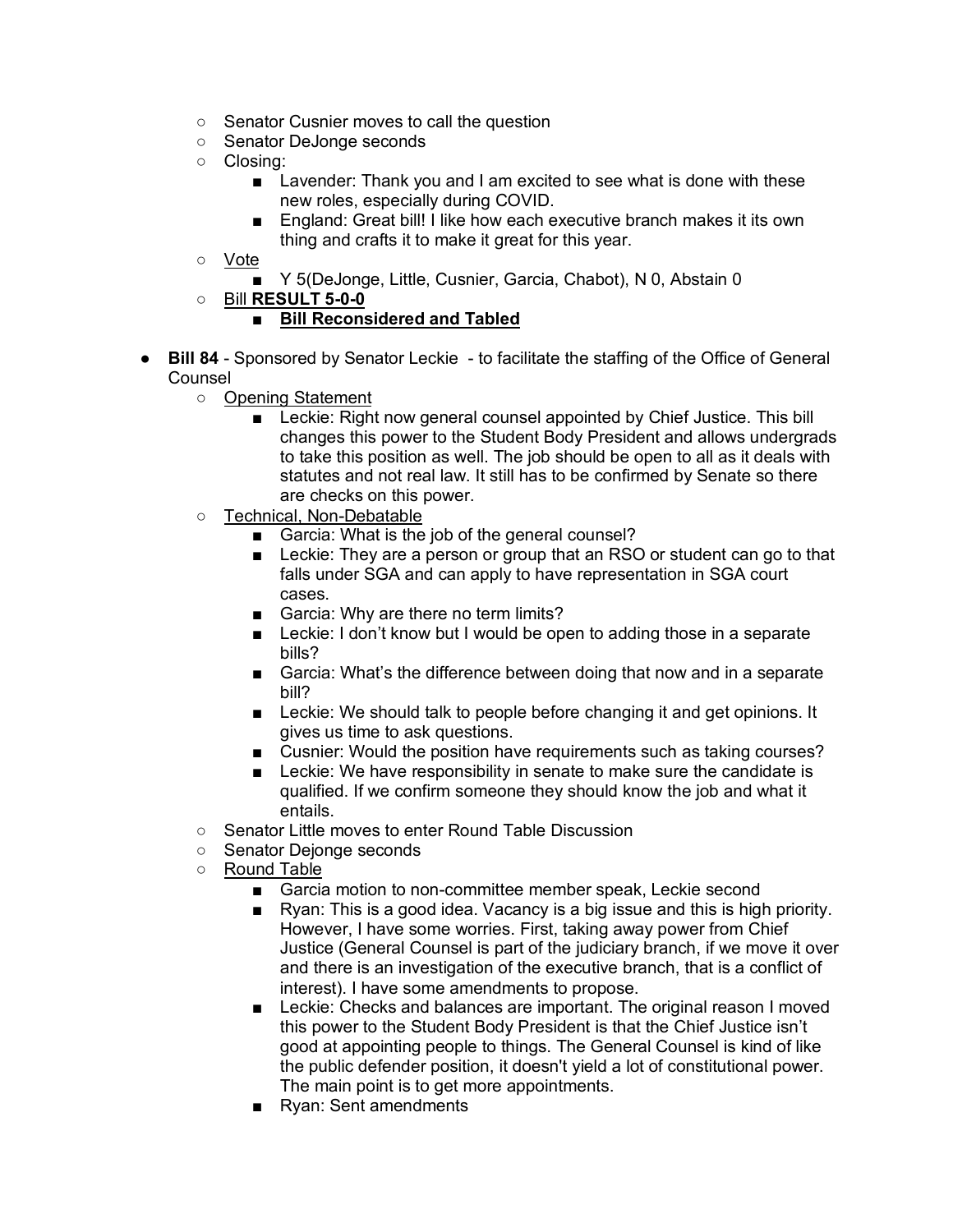- Garcia: Who appoints the Chief Justice?
- Motion for a non-senator to speak by Garcia, seconded by DeJonge
- Cohen: The Student Body President. The Chief Justice appointing General Counsel protects against conflict of interest. The General Counsel meant to represent students against SGA in cases.
- Little: For the Interim General Counsel, is there a difference in term or power?
- Ryan: No difference
- Leckie: In 509.1.A.1, theoretically wouldn't Student Body President be able to forward through Attorney General right now? I am confused about the language.
- Ryan: Yes but most of the time this wouldn't be a problem
- Cusnier: According to 509.3 would the temporary General Counsel be appointed solely by Chief Justice or subject to approval by Student Body President and Senate?
- Cohen: The mentality is that they would have to go through Senate? Generally, appointed means subject to confirmation. The Attorney General would appoint a temporary General Counsel and the powers move back to Chief Justice.
- Leckie: The issue of checks and balances are important but General Counsel doesn't yield much power, they are more of a public defender. Appointed by the president means more appointments. They are used if the student or no representation. They help people manage supreme court proceedings and get their court case through. If Student Body President abused this power, the Senate has to confirm and Senate can impeach
- Ryan: If the Attorney General were to step aside because of a conflict of interest, the General Counsel would still have that conflict of interest. The Chief Justice is just the right lay of protection.
- Cohen: Senator Leckie is right in that this is rare but it leaves students unrepresentative. We see this in Culver v. CPE. The Attorney General represented CPE and Culver found their own counsel but the General Counsel should be able to represent students without representation. If a student needs to find counsel to represent them against SGA they are left without counsel. By changing the position so it is not just open to law students allows for more appointments but keeping the power to Chief Justice removes that conflict of interest. A compromise would be to give the Chief Justice the power to appoint a General Counsel but if they don't appoint after a certain amount of time, it goes to Attorney General
- Leckie: I think that we should table this. The difference between the Attorney General and General Counsel is that the Attorney General serves explicitly the Student Body President, but the General Counsel does not and solely represents students. We should table to give us time to discuss with Cohen and Ryan more.
- Motion to table by Cusnier, seconded by Little
- **Tabled**
- Move to recess Cusnier, Dejonge
- **Bill 85** Sponsored by Senator Leckie (P) and Senators Adamyk, Porter, Murcia, Kilinc, Martin, Little (CO) - to define the powers and duties of the Office of the Student Body Attorney General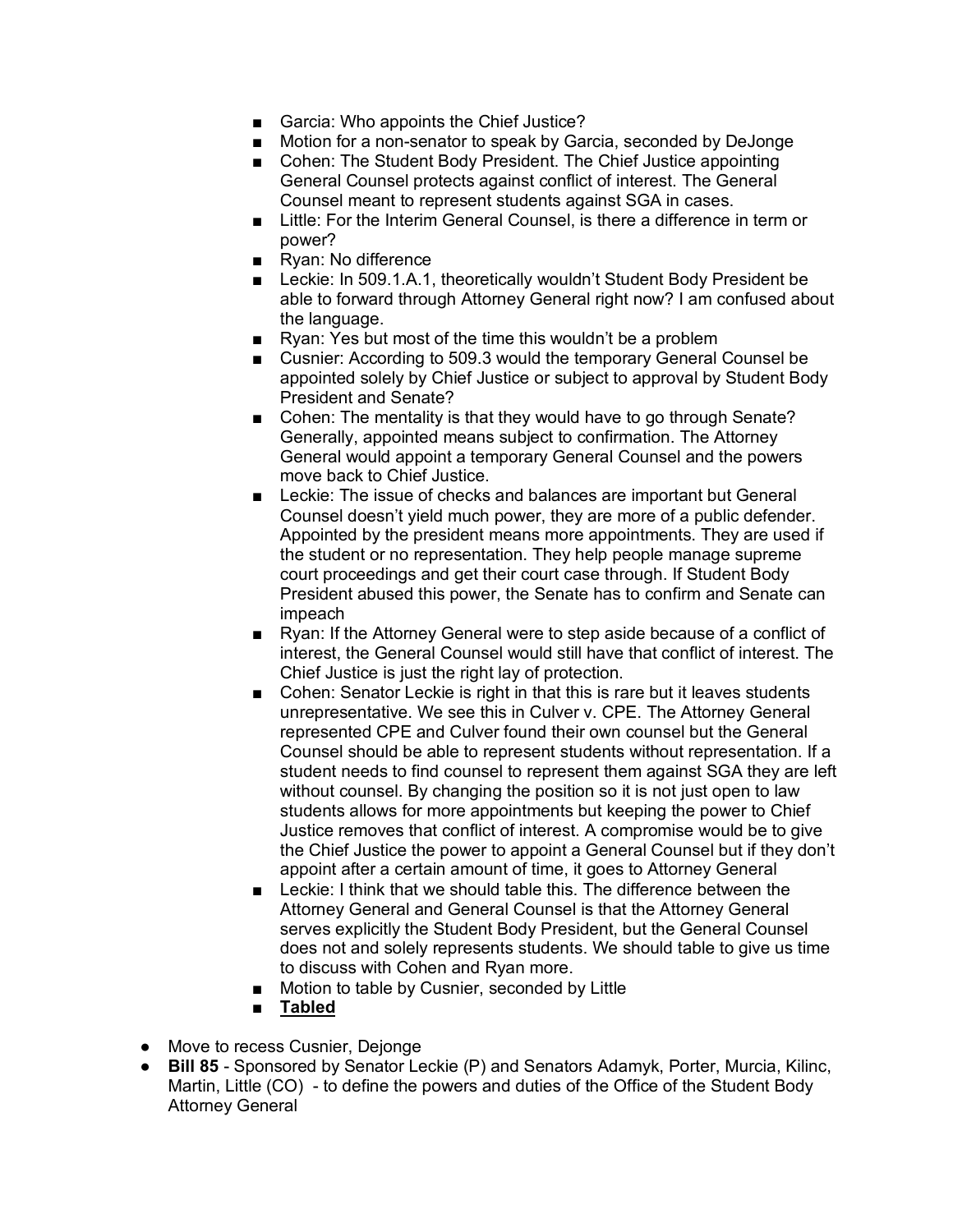- Opening Statement
	- Leckie: This bill defines the job of the Attorney General. We haven't had a place in statutes specifically for the Attorney General which is bad because it is a very important role. I worked a lot with others to clearly define the roles and make sure it is in line with statutes.
- Technical, Non-Debatable
	- None
- Senator Little moves to enter Round Table Discussion
- Senator Cusnier seconds
- Round Table
	- Leckie: Wants to add Little as a cosponsor
	- Motion to add Little as a cosponsor by DeJonge, seconded by Garcia
	- Ryan: Section 307a defines that the Attorney General has the power to investigate SGA bureaus, but Section G provides those bureaus counsel
	- Leckie: The president can investigate bureaus using the Attorney General but other powers in SGA will use other means to investigate
	- Motion for non-senator to speak by Cusnier, seconded by Little
	- Cohen: It seems weird that the Student Body President would decide whether a bureau would be prosecuted or defended by the Attorney General. I'm a little confused.
	- Leckie: If an outside power has a problem with a bureau, the Attorney General would defend them. If the Attorney General did an investigation, the Student Body President decides to start an investigation and the Attorney General would oversee the investigation.
	- Cohen: Attorney General is currently vacant. Did you talk to the previous Attorney General?
	- Leckie: I did not have a direct conversation, but I worked with a lot of senators with experience to put everything into one place.
- Senator Little moves to call the question
- Senator DeJonge seconds
- Cusnier objects, Little withdraws motion
- Motion to table by Cusnier, seconded by Garcia
	- **Tabled**

# **Unfinished Business:** None

# **Committee Legislative Round Table:**

● None

#### **Final Announcements:**

- Garcia: SAA is having webinars. Follow SAA on Instagram. Thank you for this experience.
- Alvarez: My job is to teach about Rules of Procedure, Statutes, and Constitution in an unbiased manner and answering questions on how to debate and legislate. Good debate on checks and balances. I am glad you are willing to table and admit that you are entirely sure and willing to learn more before moving forward. But can't say the same for other bills. There are some constitutional and statutory problems with those bills. I am available for questions and am willing to help. Thank you!

#### **Reconsideration**